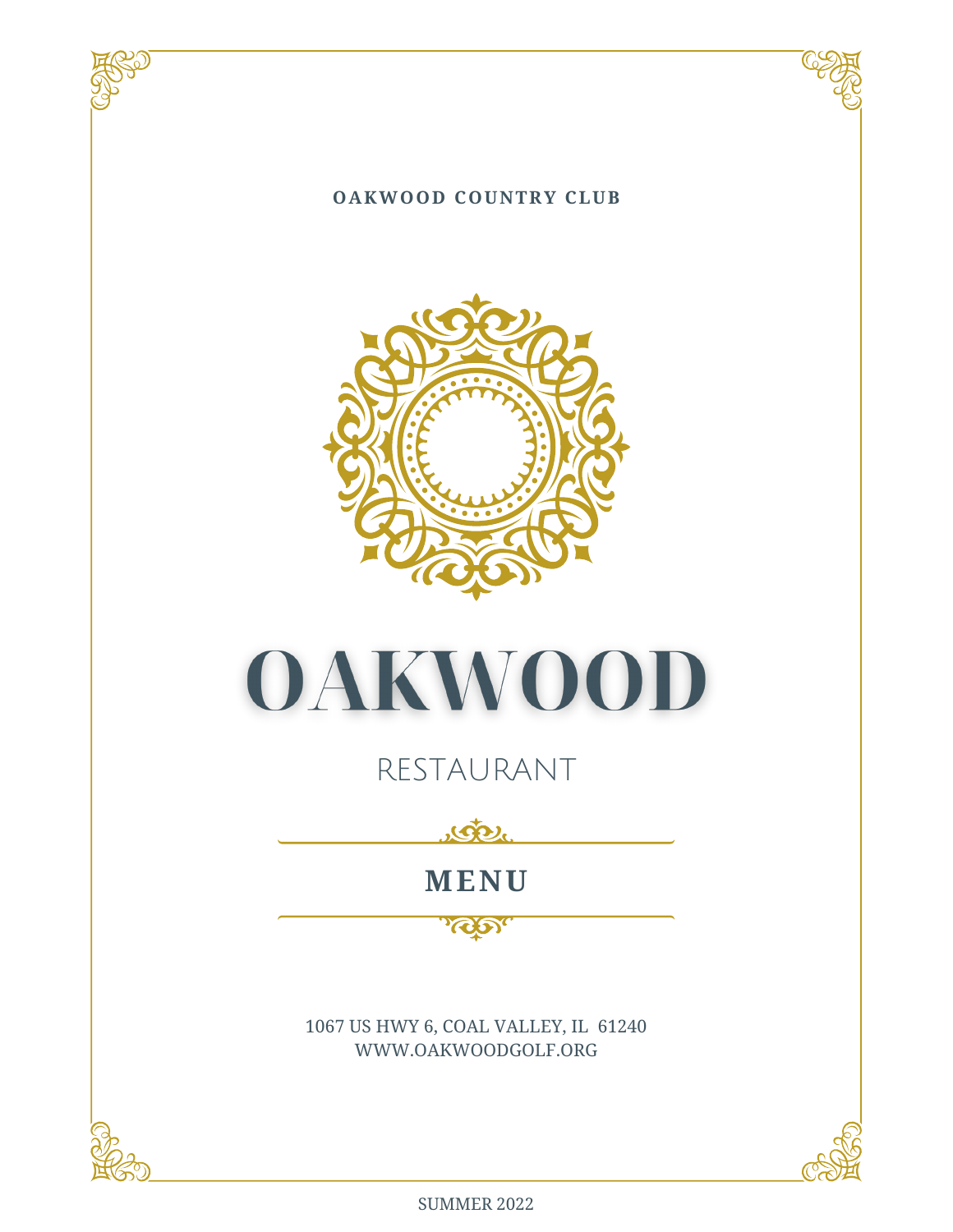



### **APPETIZERS**





**VEGETARIAN**  $\begin{pmatrix} \bullet & \bullet \\ \bullet & \bullet \end{pmatrix}$  GLUTEN FREE OPTION AVAILABLE

**F R I E D C A L A M A R I**

*Battered, fried and served with spicy marinara.*

*\$8.75*

PRETZEL BITES WITH CHEESE SAUCE

*Warm pretzel bites with mustard cheese sauce.*

*\$7.95*

**J A L A P E N O C H E D D A R B I T E S**

*Lightly battered and deep fried spicy cheese curds. Served with melba sauce.*

*\$7.95*

#### **O A K W O O D C H I C K E N W I N G S**

*Eight traditional bone-in wings.* 

*BBQ, Sweet Chili, Mango Habanero, Szechuan, Buffalo or Spicy Bacon. Served with carrots & celery. Your choice of Ranch or Blue Cheese.*

*\$11.95*

**D U C K W O N T O N**

*Four crispy fried wonton stuffed with duck, bacon & corn. Served with sweet & sour sauce.*

*\$9.95*

**C H I P S & S A L S A**

*House made salsa served with lightly seasoned tri-color chips.*

 *\$5.25*

**E G G R O L L S**

*Three vegetable egg rolls, sweet chili & soy sauce.*

*\$7.75*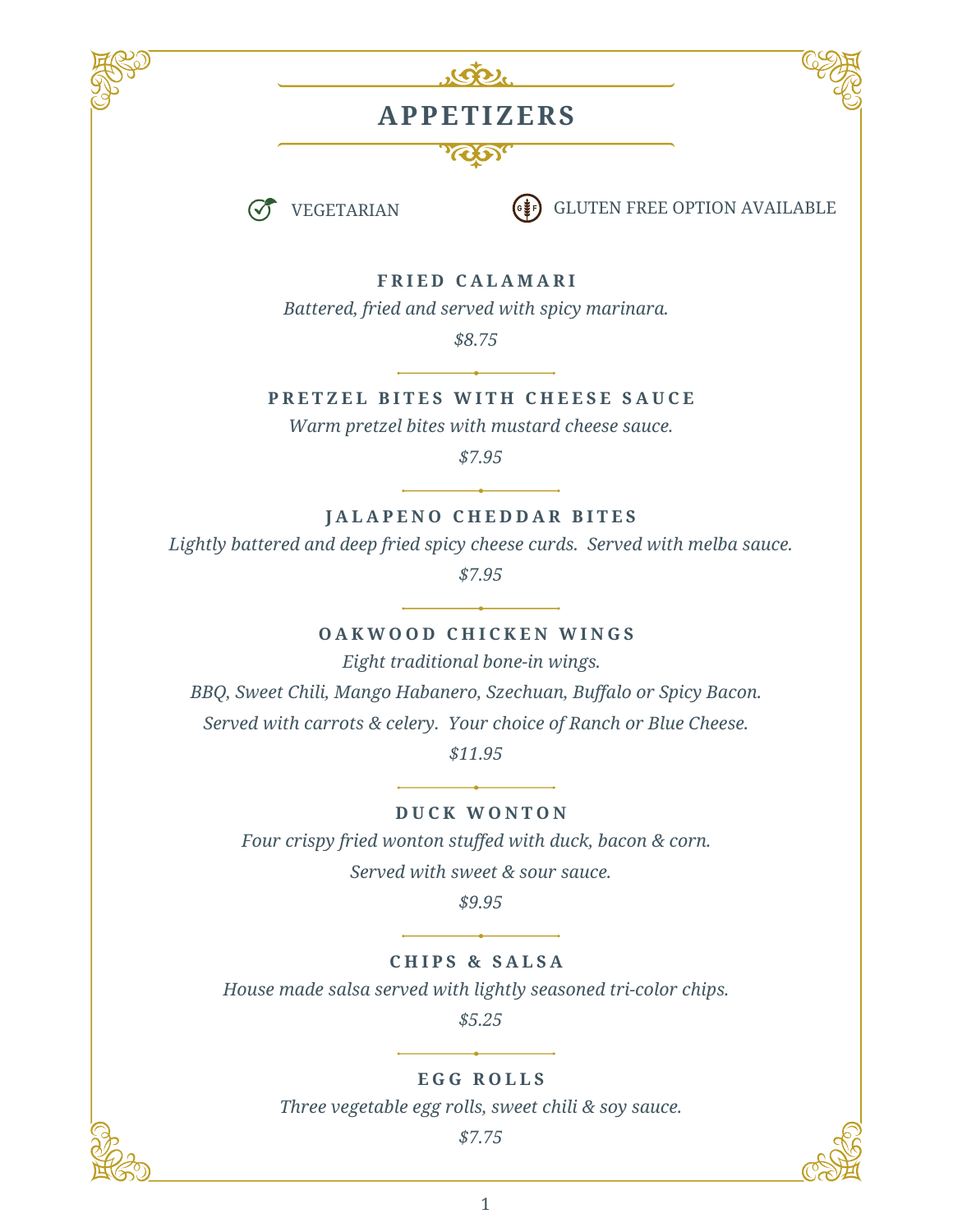

## **SUMMER BBQ**



*Your choice of house smoked chicken or pork. served on a brioche bun with coleslaw and steak fries. Choose sweet or tangy BBQ sauce served on the side.*

*\$12.95*

#### **B R I S K E T G R I L L E D C H E E S E**

*House smoked brisket, pepper bacon jam, cheddar cheese on grilled sourdough*

*bread. Served with your choice of side.*

*\$14.95*



### **SALADS & MORE**

**C A E S A R S A L A D**

*Romaine, Caesar dressing, croutons & parmesan cheese.*

SIDE...\$4.00 ENTREE...\$9.00

### $PLANTATION SALAD$

*Iceberg lettuce with our house made dressing, crushed melba toast*

*& grated parmesan cheese.*

SIDE*...\$4.00* ENTREE*...\$9.00*

 $H$   $OUSE$   $SALAD$   $O$ 

*Iceberg lettuce, red onion slivers, cherry tomatoes, shredded carrots & cucumbers.*

SIDE*...\$4.00* ENTREE*...\$9.00*

#### **ADD YOUR FAVORITE PROTEIN**

*Grilled chicken breast...\$7.25 Grilled salmon filet...\$11.95*

*6 Sauteed Shrimp...\$8.75 Ahi Tuna...\$11.95* 

**C O B B S A L A D W I T H C H I C K E N**

*Chopped romaine, avocado, red onion, tomato, bacon, egg and blue cheese crumble.*

*Topped with seasoned grilled chicken. Choice of dressing.*

*\$12.50*

**DRESSINGS**

RANCH**,** FRENCH, HOUSE MADE BLUE CHEESE, THOUSAND ISLAND, ITALIAN ONEY MUSTARD, BALSAMIC, RASPBERRY, PLANTATION, HOUSE MADE CAESA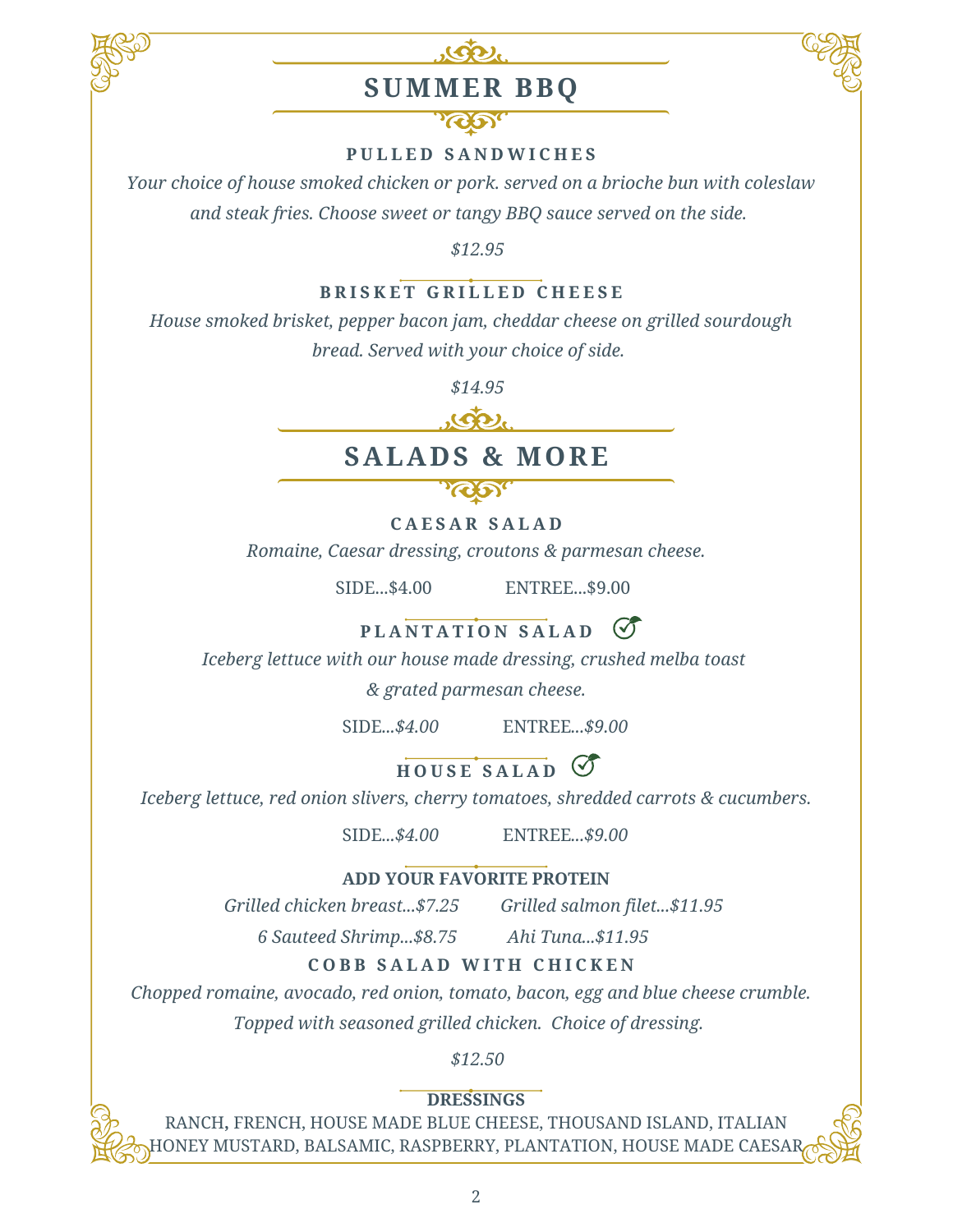



### **CASUAL FARE**

\*\*\*ALL SERVED WITH YOUR CHOICE OF SIDE\*\*\*

#### **K O R E A N B E E F T A C O S**

*Sweet and savory Korean beef with Asian slaw. Topped with a zesty aioli.*

*\$14.75*

#### **S H R I M P T A C O S**

*Grilled shrimp with tangy coriander slaw. Topped with cilantro avocado crème.*

*\$15.75*

**A H I T U N A**

*Sesame seared rare ahi filet, pickled ginger, wasabi, Thai chili sauce, Asian slaw & eggroll*

*\$16.75*

#### **C H I C K E N Q U E S A D I L L A**

*Seasoned chicken, pepper jack, onions and bell peppers wrapped in a garlic herb tortilla. Served w/sour cream, house made salsa & guacamole.*

*\$15.95*

#### **GRILLED CHICKEN & AVOCADO PANINI**

*Grilled chicken breast, tomato, sliced avocado, provolone cheese w/Italian aioli on wheatberry bread.*

*\$15.99*

**V E G G I E P A N I N I**

*Spinach, sliced cucumber, tomato, cheddar cheese, sliced avocado w/ cilantro crème on sourdough bread.*

*\$11.99*

#### **C U B A N P A N I N I**

*Ham, roasted pork, mustard, pickle and Swiss on sourdough.*

*\$14.99*

#### **S I D E S**

FRENCH FRIES, TATOR TOTS, SIDE SALAD, COLE SLAW COTTAGE CHEESE, ASIAN SLAW, ONION RINGS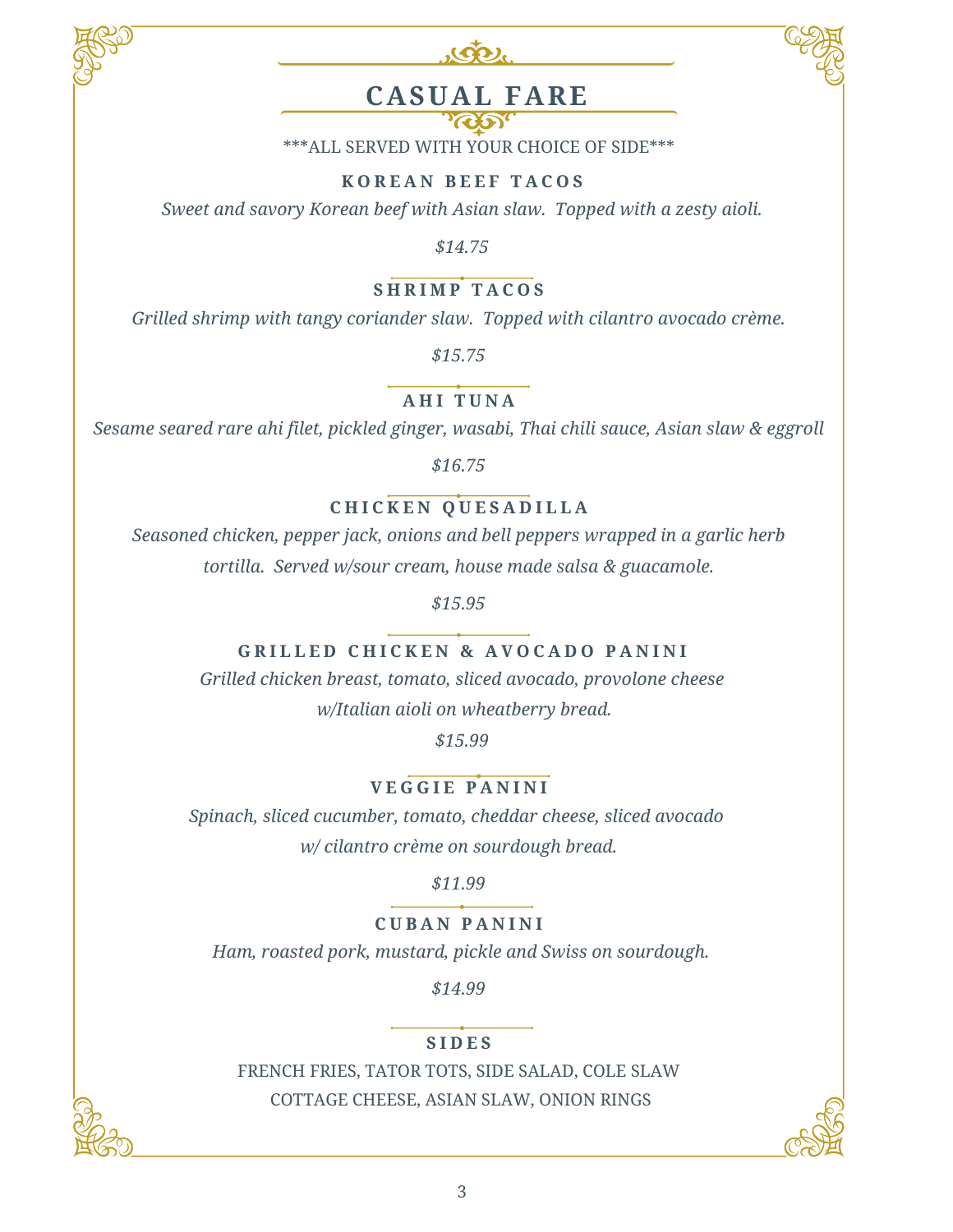



### **BURGERS AND WRAPS**

**O C C A N G R Y B U R G E R**

*Seasoned beef patty, pepper jack cheese, blue cheese crumbles, bacon, buffalo sauce and crispy fried onions on a toasted brioche bun. Topped with a fried jalapeno.*

*\$14.75*

### **M U S H R O O M & S W I S S B U R G E R**

*Seasoned beef patty, sauteed mushrooms & swiss on a toasted brioche bun.*

*\$12.95*

### **O C C B U R G E R**

*Oakwood burger w/choice of cheese, lettuce, tomato, pickle & onion*

**BURGER TOPPERS**:

*on a toasted brioche bun.*

*Bacon.....\$1.65 Egg.....\$0.75 Avocado.....\$1.50 Grilled Mushrooms.....\$1.00*

*\$12.75*



*Topped with guacamole, lettuce, tomato & onion.*

*\$10.95*

### **O A K W O O D G R I L L E D C H I C K E N**

*Classic grilled chicken topped with bacon and provolone.*

*Served with lettuce, tomato, pickle & onion on a brioche bun.*

*\$14.25*

#### **BALSAMIC CHICKEN & GOAT CHEESE WRAP**

*Grilled chicken, lettuce, dried cranberries, goat cheese & pecans w/sweet balsamic*

*aioli in a tomato basil wrap.*

*\$16.75*

#### SOUTHWESTERN CRISPY CHICKEN WRAP

*Crispy chicken tenders, lettuce, tomato, shredded cheddar cheese with ancho aioli in a tomato basil wrap.*

*\$12.25*

**T U R K E Y B A C O N S W I S S W R A P** *Turkey, bacon, Swiss, lettuce & tomato w/Wasabi aioli in a garlic herb wrap.*

*\$12.99*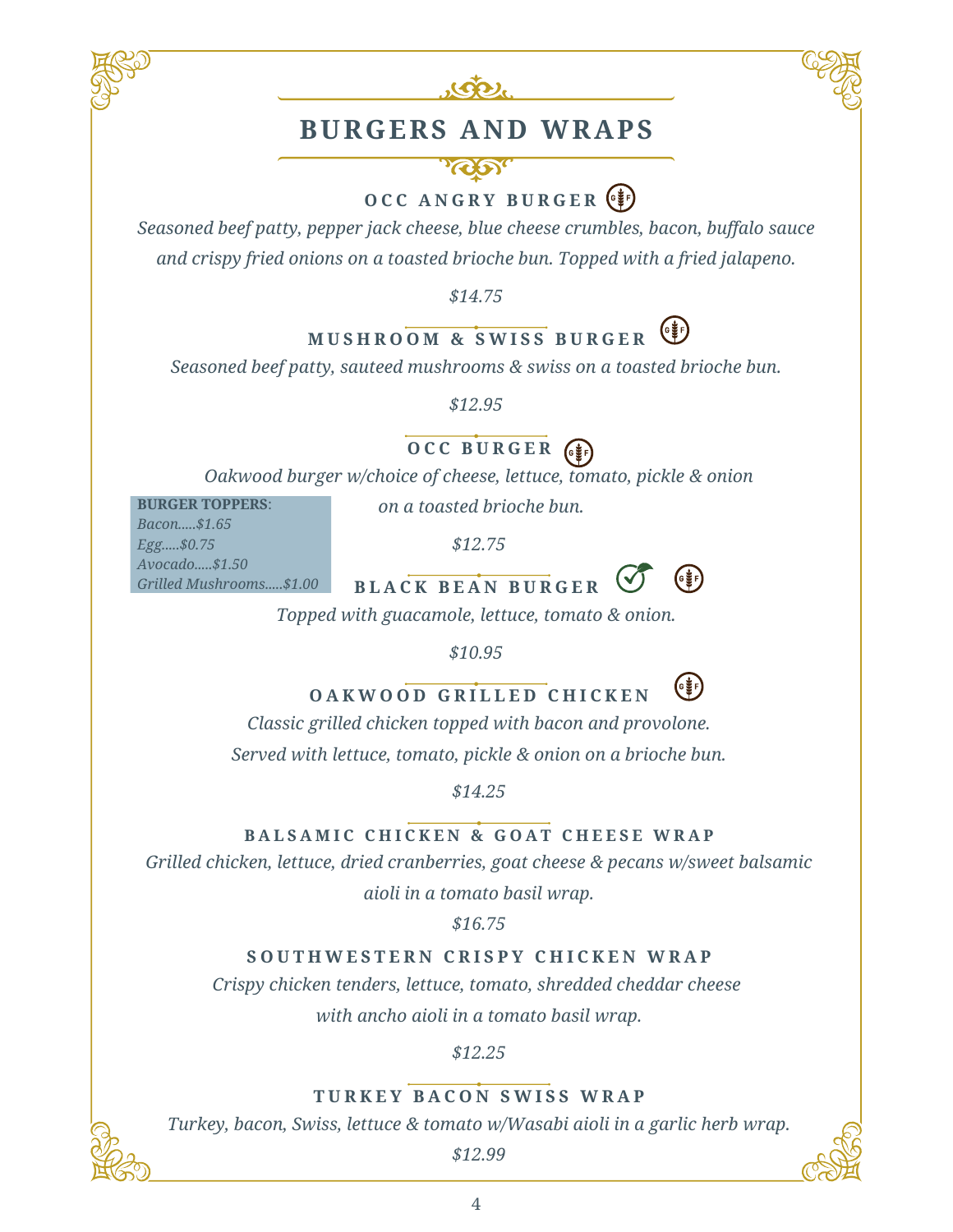



### **ENTREES**

#### **RAS**

#### *\*\*\*AVAILABLE THURSDAY - SATURDAY AFTER 4PM\*\*\**

ALL ENTREES SERVED WITH HOUSE, CAESAR OR PLANTATION SALAD

#### **8 O Z F I L E T**

*Wrapped in bacon with your choice of bacon blue cheese topper or port demi & mushroom sauce. Served with french fries & vegetable du jour.*

*\$30.95*

#### **C R E A M Y I T A L I A N S A L M O N**

*Baked salmon seasoned to perfection & smothered in a creamy Tuscan sauce w/tomatoes. Served with sweet pea parmesan risotto & vegetable du jour.*

*\$23.00*

#### **A S I A N G L A Z E D B A R R A M U N D I**

*Baked barramundi with a sweet and savory Asian style glaze. Served with quinoa rice blend & vegetable du jour.*

*\$23.00*

#### **C H I C K E N M A R S A L A**

*Tender chicken with mushrooms and onions smothered in a savory marsala sauce. Served with wilted spinach and seasoned mashed potatoes.*

*\$18.95*

#### **OAKWOOD CHOP**

*Hand cut, boneless 10oz chop grilled to perfection, finished with bacon pepper jam. Served with a savory quinoa rice blend & vegetable du jour.*

*\$16.95*

#### **S L I C E D F L A T I R O N S T E A K**

*10 oz flat iron steak seared and sliced, topped with your choice of bacon blue cheese topper or port demi & mushroom sauce. Served with mashed potatoes & vegetable du jour.*

*\$19.95*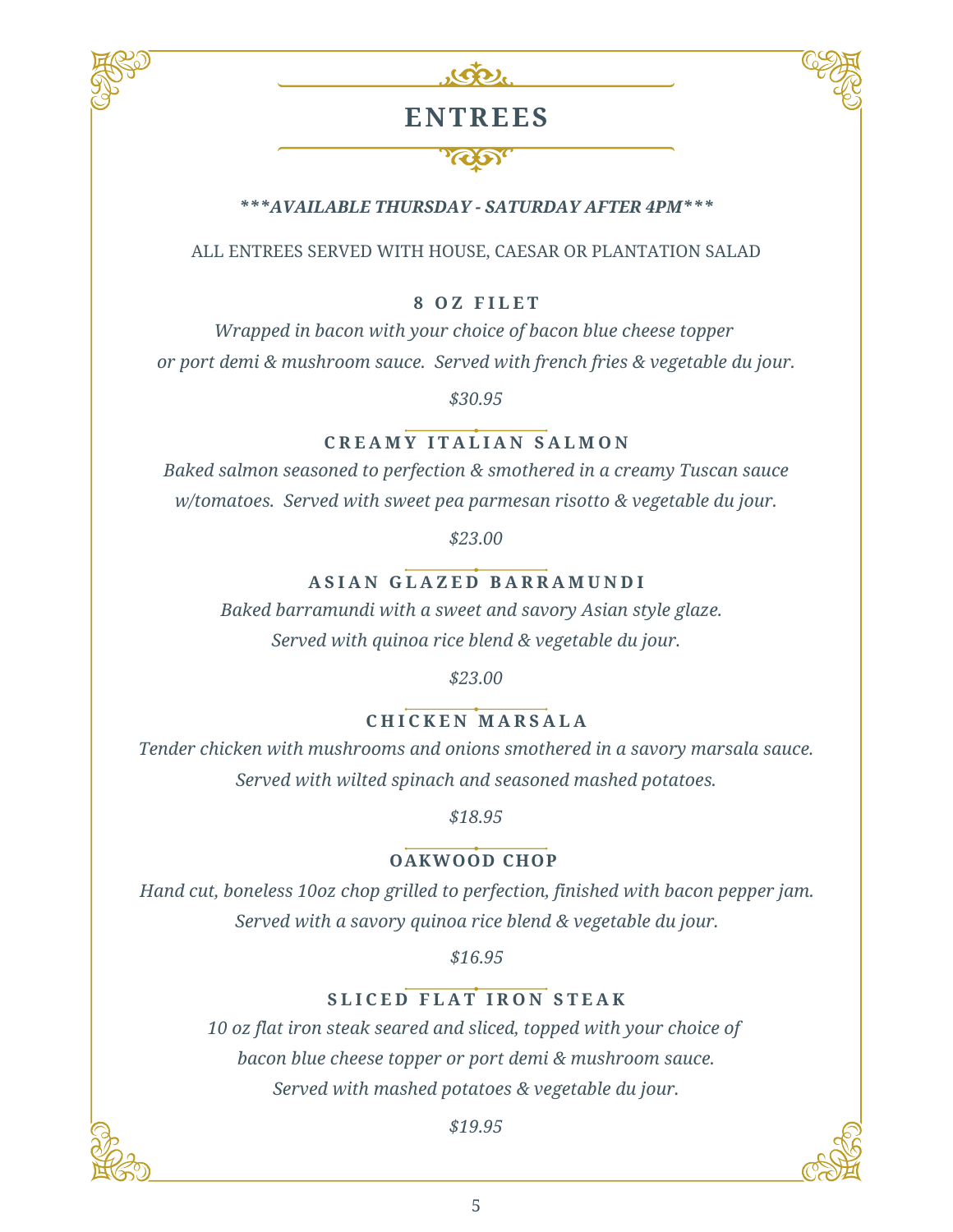



### **PASTA**

#### **ROD**

#### **S I N G A P O R E C H O W M E I F U N**

*An authentic Cantonese dish made with rice noodles, mixed vegetables and Korean pork with your choice of chicken or shrimp.*

*\$16.75*

### **O A K W O O D A L F R E D O**

*Green peppers, onions, mushrooms & cherry tomatoes in creamy Alfredo sauce.*

*\$13.95*

ADD YOUR FAVORITE PROTEIN...SHRIMP...\$8.75 CHICKEN...\$7.25 SALMON...\$11.95 ITALIAN SAUSAGE...\$6.95

**K I D S M E N U** ( 1 2 Y E A R S O L D A N D U N D E R )

*Oakwood Burger served w/fries, tots or chips.....\$5.95 Grilled Cheese with fries, tots or chips.....\$4.75 Oakwood Chicken Strips - three all white meat strips served with dipping sauce & fries, tots or chips.....\$5.75 Kids Fettuccini Alfredo.....\$6.00 Oakwood Mac & Cheese.....\$4.50 Ice Cream Sundae.....\$3.50*



**N E W Y O R K C H E E S E C A K E**

*w/strawberry compote*

**BROWN BUTTER CAKE**

*w/caramel & cinnamon sauce, candied pecans & vanilla ice cream* **BERRIES & CREAM POUND CAKE**

**S***liced pound cake topped w/strawberry melba sauce,*

*whipped topping & fresh strawberries*

### **FLOURLESS CHOCOLATE TORTE**

*\$6.00*